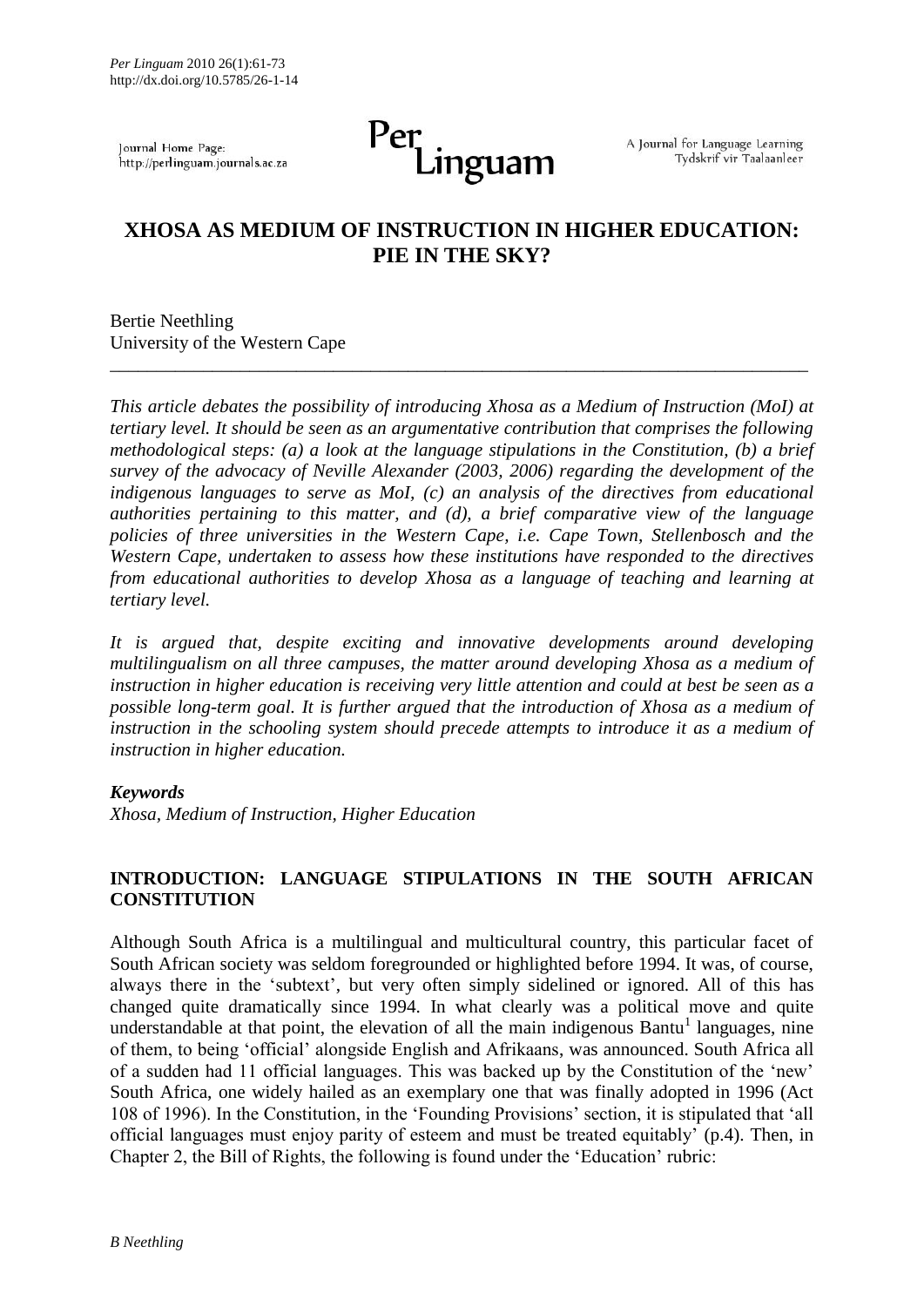Everyone has the right to receive education in the official language or languages of their choice in public educational institutions where that education is reasonably practical. In order to ensure the effective access to, and implementation of, this right the state must consider all reasonable educational alternatives, including single-medium institutions, taking into account– (a) equity

- (b) practicability; and
- (c) the need to redress the results of past racially discriminatory laws and practices.

One does not have to be a language expert to clearly see the tension between 'rights' and what one could call 'escape clauses' such as 'reasonably practical', 'reasonable…alternatives' and 'practicability'. The stipulations do, however, imply that public educational institutions should apply their minds to the development of the indigenous languages as mediums of instruction. This obviously also includes the school system, and the debate in South Africa about the widely supported notion of mother tongue education also at that level is ongoing. Although one might (and probably should) argue that mother tongue education at school level should be introduced gradually and preferably up to matric level before one could consider the situation in higher education, it is not the purpose of this contribution to debate the language issue at school level.

Besides outlining the advocacy by Alexander, the main purpose with this contribution is to identify policy directives from the South African government regarding the development of the indigenous languages, and then to assess the development and possible progress within this context in South Africa up to the present day, with particular reference to the language policies of the three 'traditional' universities in the Western Cape in South Africa, i.e. the Universities of Cape Town (UCT), the Western Cape (UWC), and Stellenbosch (US) (former technicons, now called Universities of Technology, are excluded). There are significant numbers of Xhosa-speaking students at UCT and UWC, although the number at Stellenbosch is very small. Xhosa is, however, the most dominant indigenous language in the Western Cape by far.

Despite their so-called autonomy and independence, all three institutions certainly are, to some extent, dependent on state subsidy and hence could be considered as 'public educational institutions'. The obvious question then is: how have these institutions responded to the challenge posed in the Constitution, as well as in other policy documents, i.e. to actively promote the development and introduction of Xhosa as a medium of instruction?

# **SUSTAINABLE DEVELOPMENT: THE ADVOCACY BY NEVILLE ALEXANDER**

Neville Alexander, heading PRAESA (Project for the Study of an Alternative Education in South Africa) in Cape Town, has been campaigning relentlessly for the promotion and development of not only the indigenous South African languages (or languages from the Bantu family), but all other African languages, to perform the highest possible functions, inter alia also serving as mediums of instruction at universities. Although his viewpoints are known by many and also supported by other scholars, it would be useful to briefly look at some of his selected writings (2003, 2006) in order to contextualise the particular problem around the medium of instruction debate. He asks the following question to describe the reluctance to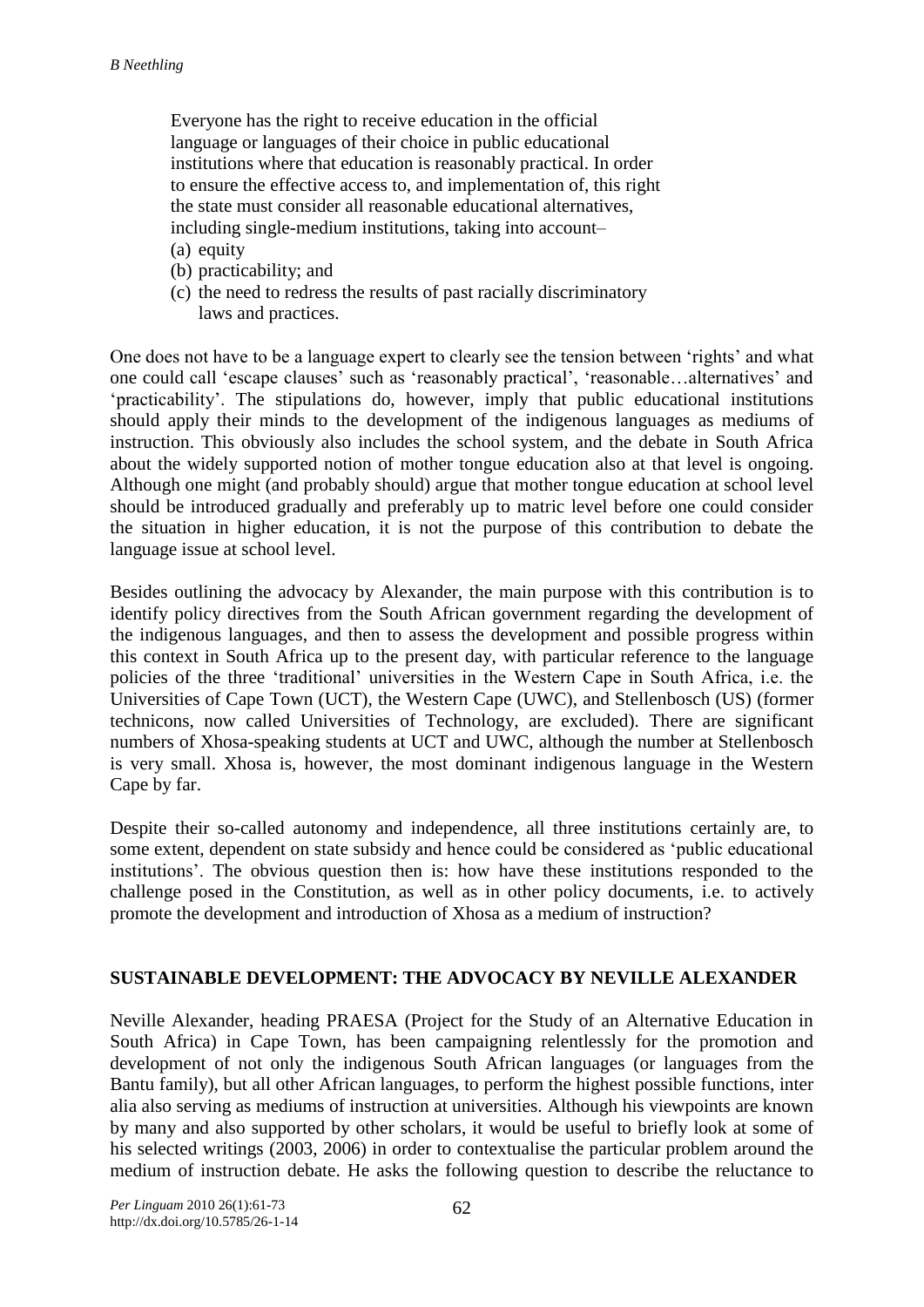seriously pursue this matter: 'Why bother to 'develop' African languages as media of instruction at tertiary educational institutions, given that we have English (and decreasingly, Afrikaans) as perfectly useable formal academic language(s)?' (2006:1). He then argues why this is necessary, and some of his viewpoints are discussed below.

It seems as if the colonial languages have not only taken preference over the indigenous languages across all of Africa, but are, in fact, threatening their existence: '….colonial conquest, imperialism and globalisation have established a hierarchy of standard languages, which mirrors the power relations on the planet. The overall effect of this configuration has been to hasten the extinction of innumerable language varieties and to stigmatise and marginalise all but the most powerful languages' (2003:5). The hegemonic status that English and French have acquired '…clearly reflects the dependency relationship that shackles the African elites to their former colonial and imperial overlords' (2006:5).

In the 2006 publication, Alexander propagates a so-called 3Ds frame of reference for the promotion and upliftment of the indigenous languages, i.e. development, diversity, and democracy. Alexander makes it quite clear that '….the dialectic of capitalist development will not bypass the continent of Africa' (2006:1). In moving the focus to language, it would appear that all across the world where higher education was conducted in the language of the dominant or imperial power there are examples to show how those languages were displaced by the local varieties once these local languages were developed to the point where they could do so. Only in the colonies of Great Britain and France has this process been an exceptionally slow one, particularly also in Africa.

Regarding the diversity argument, the proposition is also put forward by Alexander that '…cultural and, therefore linguistic diversity is as necessary as biodiversity for the survival and perpetuation of the human species' (2003:7). One can liken the death of any language to the disappearance of a species. Alexander also stresses the importance of language as a vital element for most people regarding individual and social identity. Language is often seen as '…the defining element' of identity (2006:3).

The democracy principle comes to the fore to 'point both in the direction of language as a human right and, more pertinently, to language as a socio-political and socio-economic resource' (2006:4). Alexander refers to the hegemonic status of English and French in Africa, stating clearly that maintaining this practice simply does not reflect the interests of the masses of the African people. The democracy principle is driven home forcefully:

Lest there be any misunderstanding, let me state clearly that the democracy argument is based on the assumption that the political and cultural leadership of the continent are genuinely committed to the eradication of poverty, disease, ignorance and all forms of discrimination. (2006:4)

Although one might think that Alexander's views are too idealistic and his judgement at times too harsh, the combined arguments put forward by him regarding the preservation and development of the indigenous languages of Africa are worthy of serious consideration. Working in South Africa, it comes as no surprise that Alexander has been involved in various initiatives from the South African government to formulate directives and, eventually, policy on language development matters. His struggle credentials might have endeared him to the present government, but one would like to believe that he is recognised as a language expert. It is actually ironic that many of his explicit views on language development and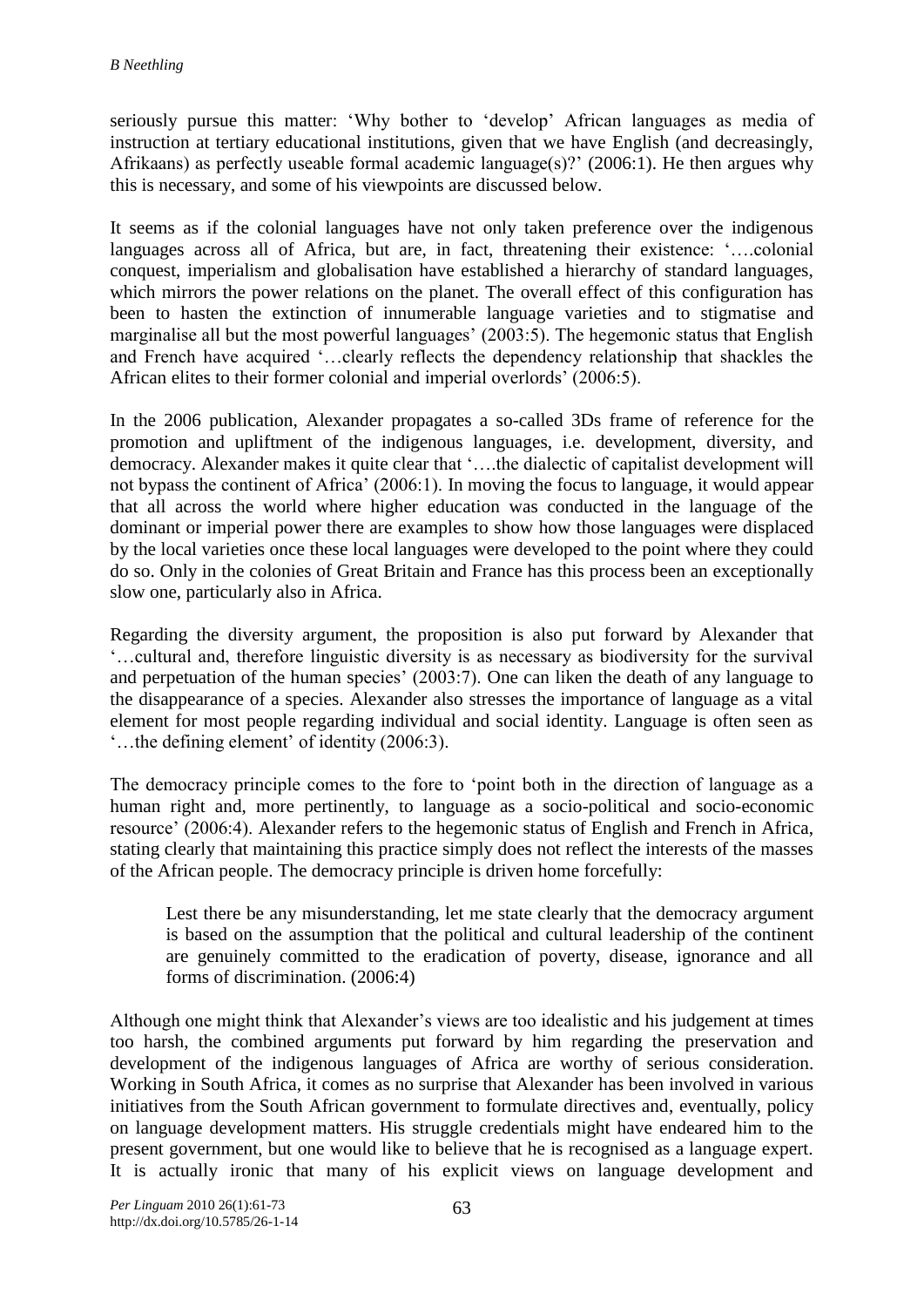implementation are not strongly supported in government circles in terms of public support or policy.

# **DIRECTIVES FROM THE SOUTH AFRICAN EDUCATIONAL AUTHORITIES**

In turning to the earlier question regarding the response of the three Western Cape universities to the challenge posed in the Constitution of South Africa of developing the indigenous languages, one can, as a starting point, look at guiding documents from government around this matter. Initially, the Ministry sought advice from the Council on Higher Education who drew up a report called *Language Policy Framework for South African Higher Education* (2001). In the section on background it is pointed out that only English and Afrikaans were at that point functioning as mediums of instruction in institutions of higher education. Early in the document the then Minister of Education acknowledges that 'in the light of practical and other considerations it will be necessary to work within the confines of the status quo until such time as other South African languages have been developed to a level where they may be used in all higher education functions' (p.10). In the summary of the document, the policy framework supports 'the development, in the medium to long term, of South African languages as mediums of instruction in higher education, alongside English and Afrikaans' (p.15). The development of multilingualism is also encouraged in 'institutional policies and practices' (p.16).

This report informed the 2002 document entitled *Language Policy for Higher Education* from the Ministry of Education. The document quotes from the Constitution (p.4), that 'the state must take practical and positive measures to elevate the status and advance the use of these [= indigenous] languages'. The Ministry outlines its challenge as 'to ensure the simultaneous development of a multilingual environment in which all our languages are developed as academic/scientific languages, while at the same time ensuring that the existing languages of instruction do not serve as a barrier to access and success' (p.5). Subject to this policy determined by the Minister, the Councils of public higher education institutions with their respective senates must then determine the language policy of such a higher education institution and must publish and make available such policy on request. According to Alexander (2006:12), the purpose was to see at a glance whether they were in compliance with the legislation.

The universities in question all seem to have adhered to the call to develop language policies on their respective campuses. Documents outlining these policies are freely available, either on the websites of the institutions, or on request. From an ethical point of view, it is accepted that these are public documents open for discussion and interpretation.

The three institutions have widely differentiating histories, though, and differ from one another in many respects up to this day. Although all three institutions attract students from all over the world, and have exchange agreements with a host of other universities, they share one very important feature pertaining to language: being so close together they essentially serve the same language communities. All provinces in South Africa have their own official regional languages. In the Western Cape it is Afrikaans (the majority language), English and Xhosa. All three universities reflect a diverse campus in terms of the represented first languages of students, but the student population at all three come overwhelmingly (as high as 80%) from English-, Afrikaans- and Xhosa-speaking communities. Within the context of this contribution, the spotlight then is on Xhosa and its possible development to enable it to function as a medium of instruction in higher education.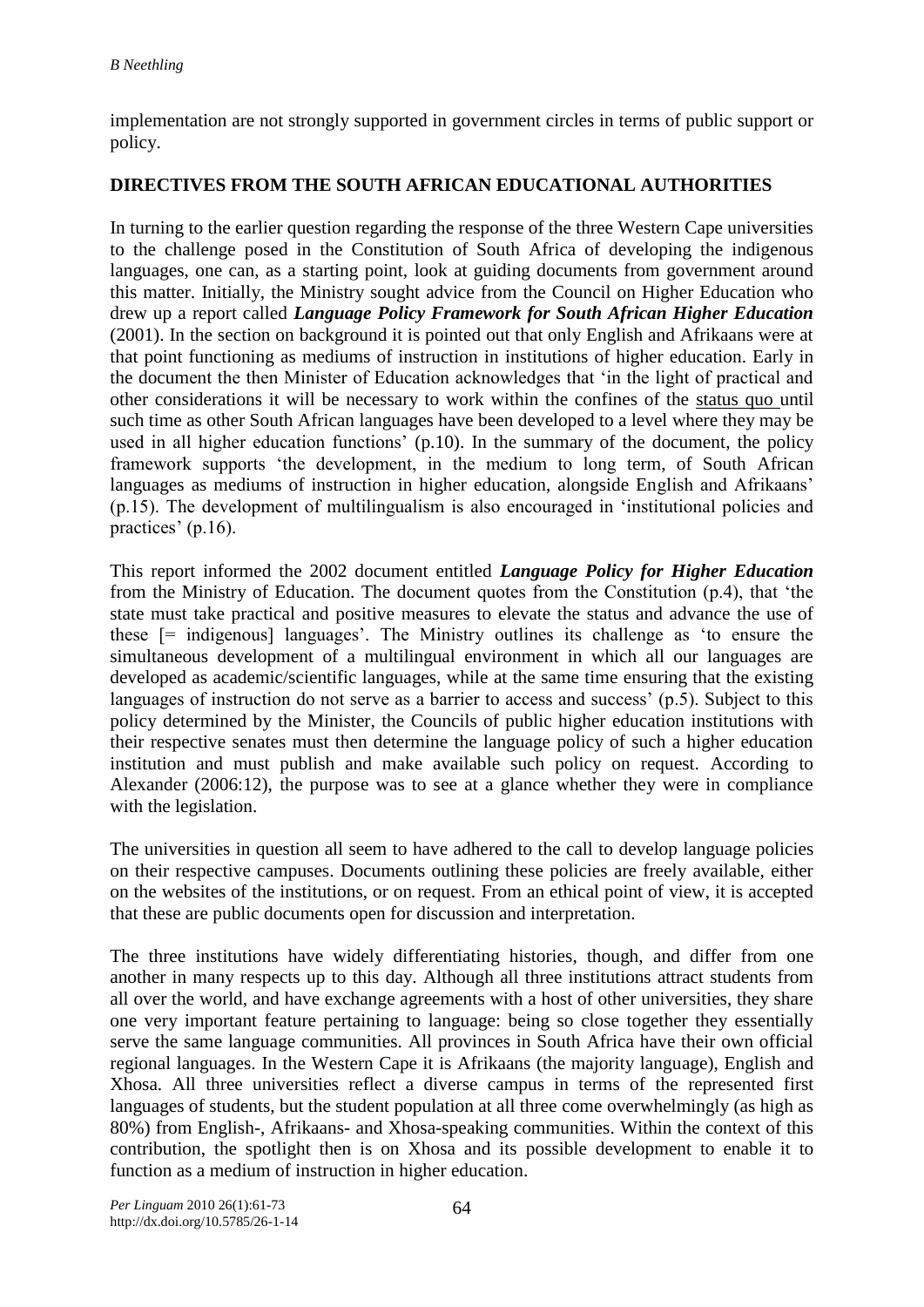In March 2005, the Ministerial Committee released its report to the Minister of Education. It was called *The Development of Indigenous African Languages as Mediums of Instruction in Higher Education*. In the 'Executive Summary' (p.4) the committee remarks that 'The Language Policy for Higher Education was well received by higher education institutions'. This, in a way, suggests that institutions may have taken up the challenge to put strategies in place and to devote time, energy and resources towards developing the indigenous languages so that they may eventually serve as mediums of instruction. The reader is then somewhat surprised when the committee, just one page further, comments very gloomily about the prospects around such a development: 'Emanating from our deliberations is our strong view that a crisis is looming in South Africa regarding the preservation, maintenance and associated identity of our indigenous African languages'(p.5); and further: 'The future of the indigenous African languages as mediums of instruction is bleak unless a long-range plan is devised that could be implemented as a concerted effort over the next two to three decades.' (ibid). This is again stressed on the next page: 'The committee members would like to reiterate that, unless urgent measures are taken, South Africa's indigenous languages are under serious threat' (p.6).

It is very likely that the committee members may have been very negatively influenced by the situation at the time, which is still persisting today. At institutions of higher learning in South Africa, particularly universities, the numbers of students enrolling for first-language study courses in the Bantu languages, have, over the last decade, been dwindling to such an extent that such departments were under threat to be closed down in some areas. This clear indication of a lack of interest by students in furthering the knowledge of their own languages was alarming. Graduates majoring in the Bantu languages are sorely needed, because they are likely to play an important role in any future development of these languages. Departments in general are still struggling with student numbers. A case in point is the Xhosa Department at the University of the Western Cape. Throughout the 90s this department was the fastest growing one on the UWC campus and at one point had 1900 undergraduate students. Over the last decade the first-year intake was between 30 to 40 students, with the resultant lower figures beyond the first year. This crisis is also alluded to by Alexander (2003:26).

# **LANGUAGE POLICY AT THE THREE WESTERN CAPE UNIVERSITIES**

The respective language policies of the three universities in question seem to suggest that not one of the universities has a clear plan to develop the dominant indigenous language in the Western Cape, i.e. Xhosa. It is not the purpose here to analyse the language policies in any great detail, but to reflect on the position afforded to Xhosa in the available documents. It might, of course, be that students and staff at these institutions hold different opinions around this matter, but their opinions have not been sought. Any initiative of this nature should be institutionally driven.

Given their respective different historical backgrounds, it does not come as a surprise to learn that Cape Town (UCT) has always functioned as an English-speaking university in all respects. It has never bothered to accommodate Afrikaans- or Xhosa-speaking students in terms of medium of instruction or as languages of learning. Its current website has snippets of Afrikaans and Xhosa, but that can best be described as 'window dressing'.

The UCT Language Policy document that is available on the website was adopted by Senate and Council in 1999 and revised in 2003. English is foregrounded as the 'medium of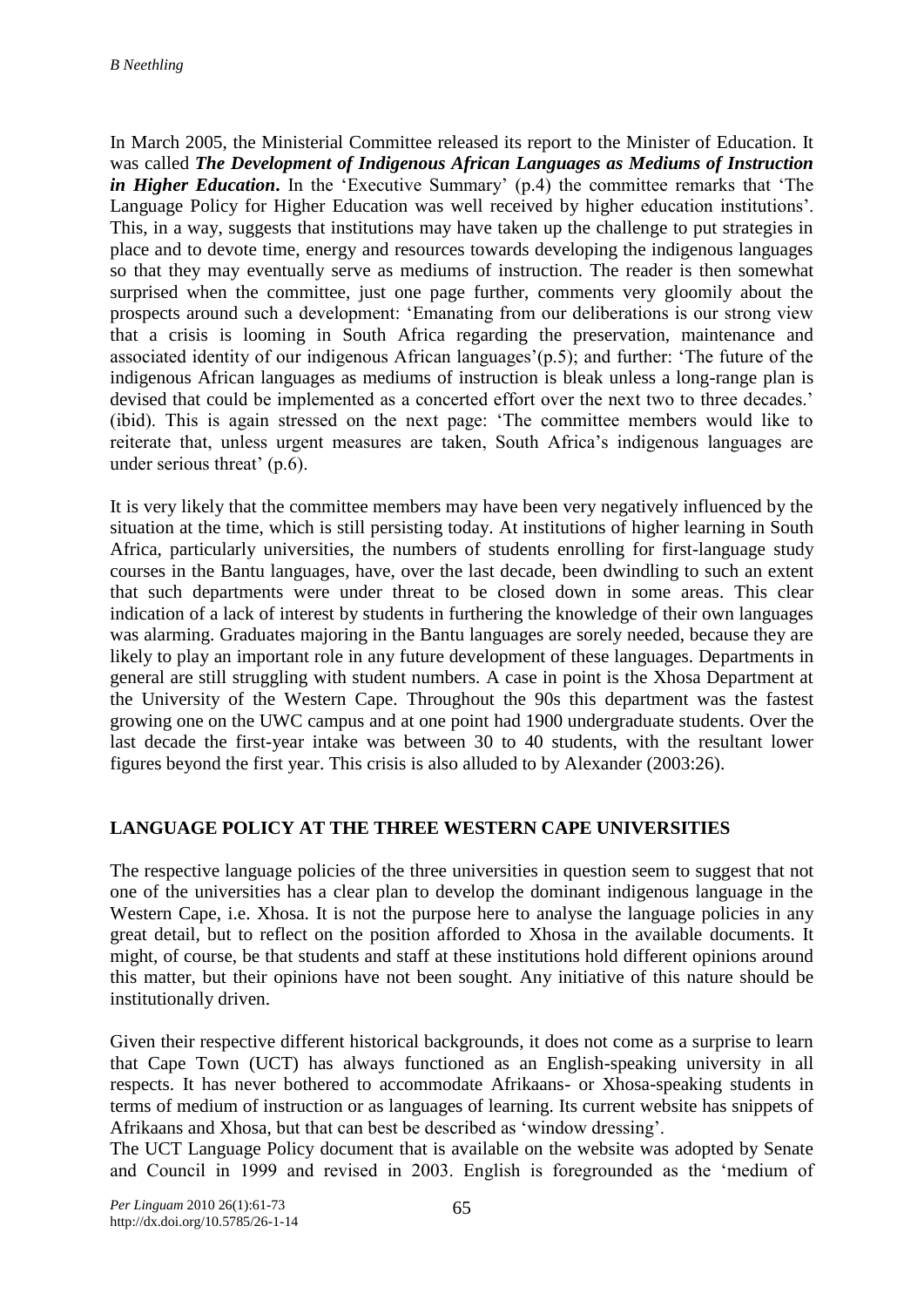instruction and administration', and students are expected to 'acquire effective literacy' in English. The starting point of the policy is 'the need to prepare students to participate fully in a multi-lingual society, where multi-lingual proficiency and awareness are essential'. To develop the 'proficiency' and the 'awareness', other language and literature departments 'are expected to play a key role in exploring ways' of assisting UCT in this regard. It is fairly clear that there were no clear plans around implementation when the policy was drafted. Xhosa is not mentioned by name at all. In 2003 a task team was appointed to, amongst others, focus on the issue of 'languages of instruction' and to report to senate. The report focused more on raising awareness of multilingualism, and to encourage other faculties to also introduce service courses in Xhosa. It does say (p.2) that it 'makes most sense' to allocate resources to improving proficiency in the three languages of the region, and that 'we are mindful of the opportunities presented for joint development of Xhosa with the other tertiary institutions in the Western and Eastern Cape'. The possibility of developing Xhosa to the level where it could function as a medium of instruction is not mentioned.

Stellenbosch (US), by contrast, has been an Afrikaans-speaking institution that has always attracted and accommodated-English speaking students, even at the level of medium of instruction. Xhosa did not feature aside from being a subject of study. Its current website, though, is available both in Afrikaans and English, and even Xhosa is emerging in certain sections. Given the low profile that Xhosa has in the current language debate at Stellenbosch, this could ostensibly also be seen as 'window dressing' at this point.

At Stellenbosch the language debate on campus in recent years attracted the most attention by far. The main issue did not involve Xhosa, however, but focused on English being introduced at undergraduate level in the Arts Faculty alongside Afrikaans after the university had accepted the so-called T-option  $(T = 'Tweetaligheid' = Bilingualism)$ . For many Afrikaans supporters this signalled the first signs of a wavering Afrikaans position that, in the long run, would succumb to the relentless pressure of the 'bigger' and more 'powerful' English language. Central in the debate stood the then Rector, Chris Brink, who since his arrival on the US campus in 2002, was instrumental in transformation processes. The battle lines were quickly drawn and the rector with his uncompromising stand on many aspects soon alienated himself from a significant, although generally older, segment of the university. He added fuel to the fire when, in 2006, he published a book, in English, on the matter called *No lesser place*  – *the taaldebat* (*=* language debate) *at Stellenbosch*. He argued that the debate about Afrikaans had been conducted almost entirely within Afrikaans and hence was not heard by all, hence his decision to write in English (2006:1). Soon afterwards he left the employ of the university.

It seems that the structures assigned to formulate policy and implementation are quite active at the US and the process is reasonably transparent. Notwithstanding the apprehension one might feel regarding the eventual outcome of events, with particular reference to the future of Afrikaans, there seems to be a sincere effort to safeguard Afrikaans, on the one hand, and at the same time open up opportunities for English and, eventually, possibly also for Xhosa. Xhosa is described as 'an emerging academic language', but there is no indication as to how the US would develop it further. The language debate at Stellenbosch is ongoing. It is probably understandable that Stellenbosch, because of the constant pressure not to use Afrikaans as a barrier to access, as well as the pressure to retain its Afrikaans character and ethos, has not been more active in taking steps to promote Xhosa as a language of teaching and learning. Initiatives in the Education Faculty at Stellenbosch will be discussed later on.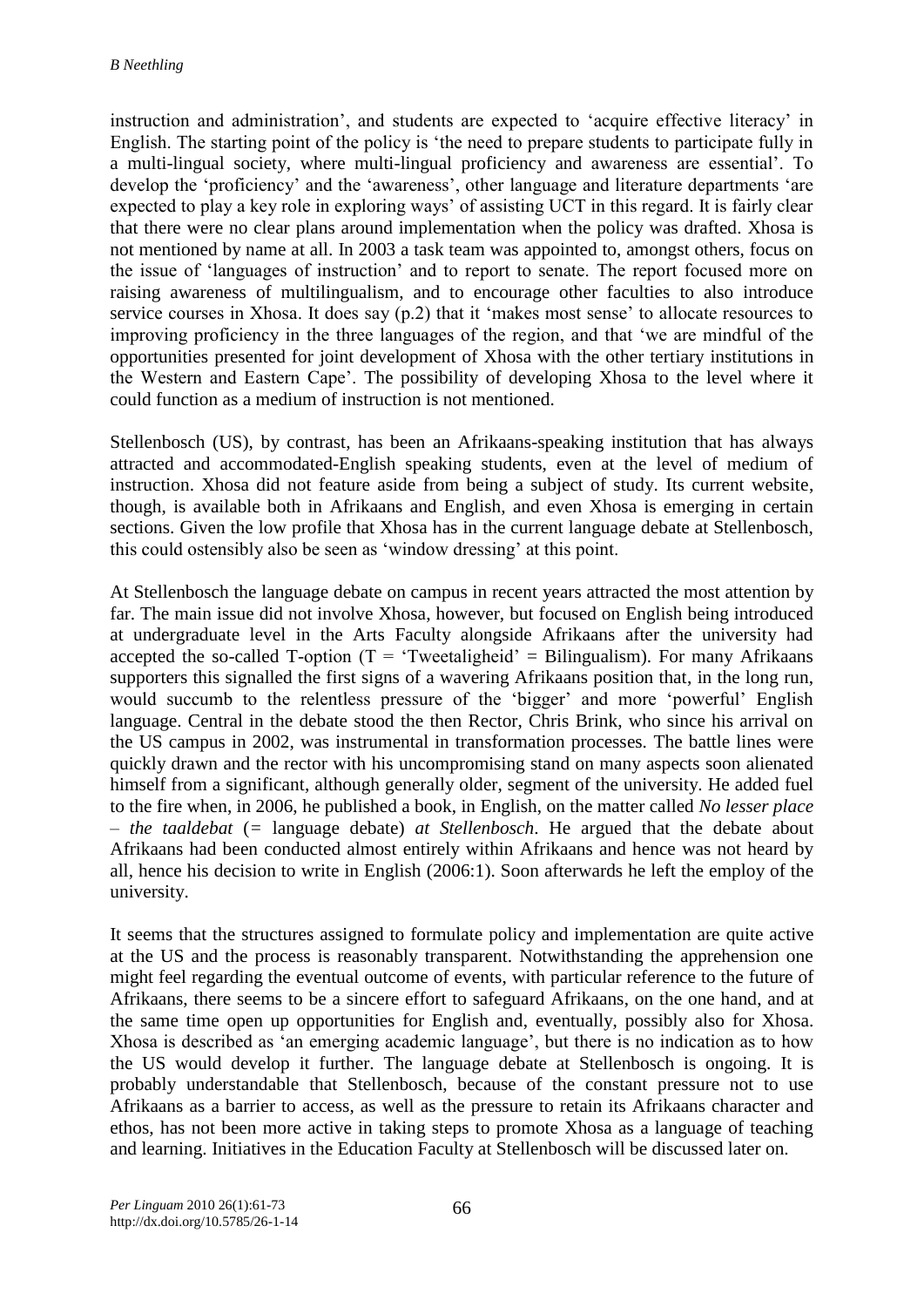The University of the Western Cape (UWC) is the only one of the three universities at which the medium of instruction has actually changed, namely from Afrikaans to English. This came about when UWC started to challenge the principles on which it was founded in the apartheid years and positioned itself as the 'intellectual home of the left'. This, as part of transformation, meant breaking with Afrikaans as a medium of instruction. At the time, Afrikaans was closely associated with the apartheid government and UWC ostensibly felt that it could not oppose apartheid (and in so doing align itself with groupings that were in the main using English as a lingua franca) and continue to retain Afrikaans as the sole medium of instruction. Although Afrikaans and English were used alongside one another in the classroom for some time in a parallel fashion depending on the composition of the class, Afrikaans gradually gave way to English, particularly because Xhosa-speaking students in the late 80s starting enrolling at UWC in significant numbers, and they, in general, were more comfortable with English than with Afrikaans as the language of learning and teaching. Up till today Xhosa has not been accommodated. UWC's current website is only available in English, with Afrikaans and Xhosa not featuring at all.

At the Western Cape (UWC) the language policy recognises the multilingual nature of UWC, but then declares English as the language of teaching. Staff members competent in Afrikaans or Xhosa are encouraged to use these to facilitate communication or discussion. Regarding assessment, it is recommended that all three languages be used in setting tasks/assignments/examinations 'wherever it is practicable to do so', but English is to be used for answering, being 'the most prominent academic language internationally' and the 'most readily accessible to South Africans' (p.1). In practice, very little happens regarding the noble intentions of assisting Afrikaans and Xhosa speakers, although Peck (2008:57, 59) indicates that Xhosa-speaking students in tutorial sessions do use Xhosa to discuss the work before they formulate a response to the (usually) non-Xhosa speaking tutor. Xhosa then seems to be used sporadically as a language of learning in such tutorial contexts.

It is reasonably clear that all three universities recognise the diversity of their student populations, also in terms of language, but there is no clear plan to consciously and actively promote Xhosa at any of the three institutions.

# **LANGUAGE POLICY AND IMPLEMENTATION IN HEIs: THE OCTOBER 2006 CONFERENCE**

In October 2006 a conference called *Language Policy and Implementation in HEIs* (Higher Education Institutions) was organised by the South African government on the University of South Africa campus in Pretoria. It apparently was an initiative to revive the issue around language policy at higher education institutions, including, inter alia, the question around the medium of instruction. Despite the unambiguous focus suggested by the conference title, few speakers actually focused on the medium issue. Only Mbulungeni Madiba (UCT), in his contribution titled *Mediums of Instruction at Higher Education Institutions in South Africa,*  addressed the question directly by outlining the existing practices. He identified three typologies:

Typology 1 (SEMI): Supported English Medium of Instruction (the support coming in the form of multilingual glossaries);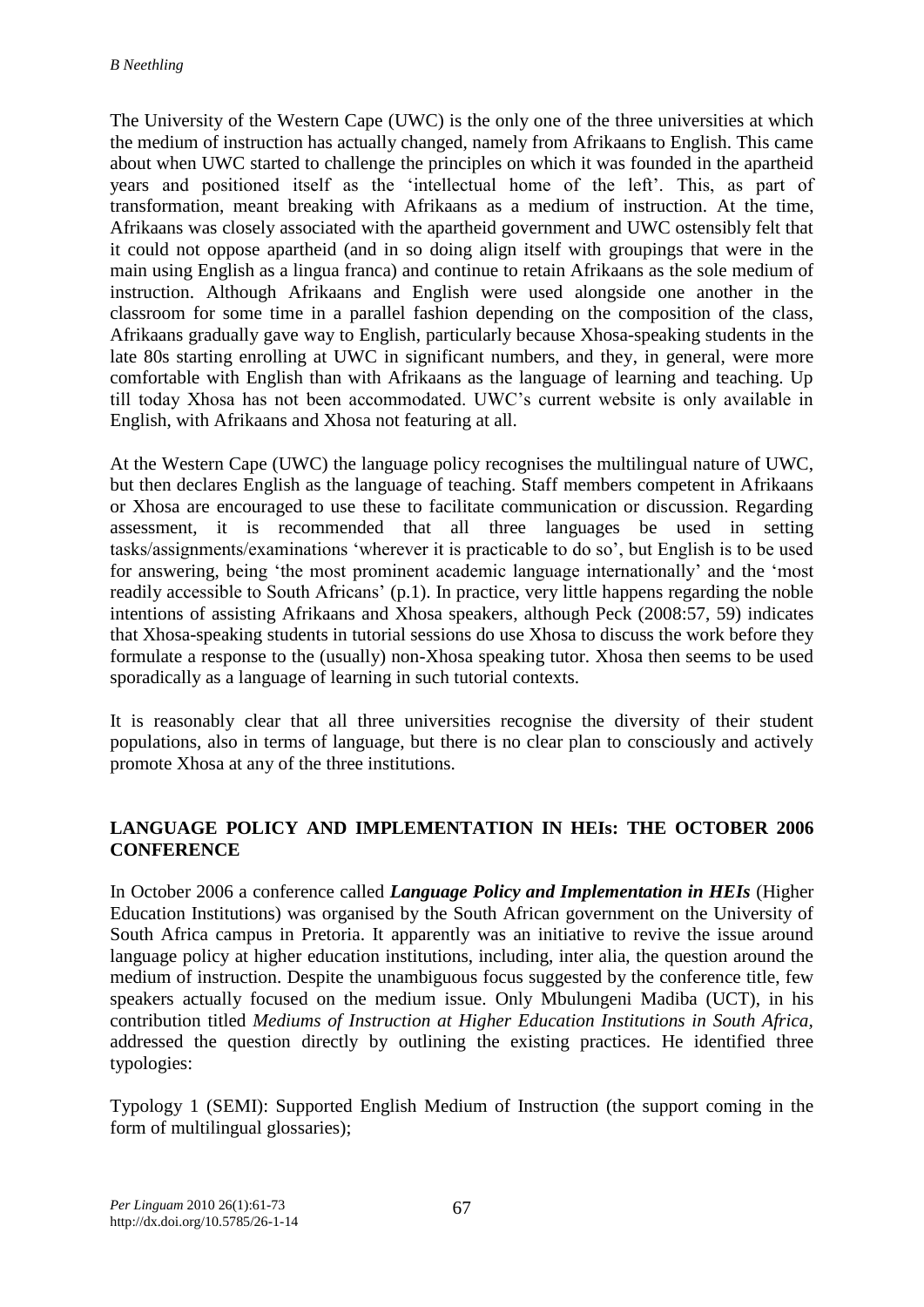Typology 2: Combinational approach, involving two languages, usually English and Afrikaans (Stellenbosch and Potchefstroom);

Typology 3: Historically Black Universities (HBUs) with no clear policy but mainly using English.

He emphasised the point that, whereas most universities had developed language policies that suggested how multilingualism would be promoted in general communication and outlook, the implementation of multilingualism in teaching and learning seemed to pose a serious challenge. This view was supported by the language policies of the three Western Cape universities briefly outlined above. He also made the point – also evident from the government reports – that there seemed to be an emphasis on development before languages could be introduced as mediums of instruction.

Naledi Pandor, the Minister of Education at the time, and also a speaker at the conference, was brave enough to acknowledge that the political leadership in promoting multilingualism was lacking, and that issues around language was not yet 'a popular concern' in South Africa. Alexander (2003:32) was quite outspoken about this matter: 'Let me also stress … what ought to be a superfluous proposition but unfortunately is not. *Nothing will happen unless the government and the private sector make the knowing of African languages worthwhile*'. In many circles the lacklustre response of the South African government towards language matters is lamented. Whether the political will exists to oversee and actually facilitate implementation is questioned (see also Webb, 2002, in this regard). Viljoen (2006), dealing with a contribution around the role of the state and languages of tuition at universities, stresses the role of the state to introduce practical and implementable measures to elevate the status and use of the indigenous languages. In his opinion, the state has a constitutional and financial obligation in promoting the indigenous languages as mediums of instruction at tertiary level, and cannot expect the institutions themselves to foot the bill in this regard (2006:3,5).

Minister Pandor did, however, announce that it was envisaged to extend mother tongue instruction in the schools to the first six years, supported by exposure to a second language. This is a step in the right direction. The question around the medium of instruction should not be dealt with from the top down, but from the bottom up. It is highly unlikely that the indigenous Bantu languages will be developed and implemented as mediums of instruction if learners at school are not educated in the language of their choice, as the Constitution stipulates. There are indications that, in some township schools as well as in certain rural areas in the Eastern and Western Cape, learners are indeed taught in the language of their choice, i.e. Xhosa, although the learning material is primarily in English only and they are still required to write their final school-leaving examination in English. Although not ideal, this situation is probably better than having teachers who are ill-equipped to teach through the medium of English.

Even if the medium of instruction beyond school is to remain English, for example, research all across the world seems to have proved that learners, once their cognitive skills are firmly rooted in their first language, find it relatively easy to acquire or switch to another language (like English) to which they have been exposed. This line of thought, i.e. a mother-tonguebased bilingual education at school, is widely supported, inter alia also by Alexander (2003:27) who outlines the ideal system as follows: '…what we have to propagate immediately, intensively and continuously, is the rehabilitation of mother-tongue education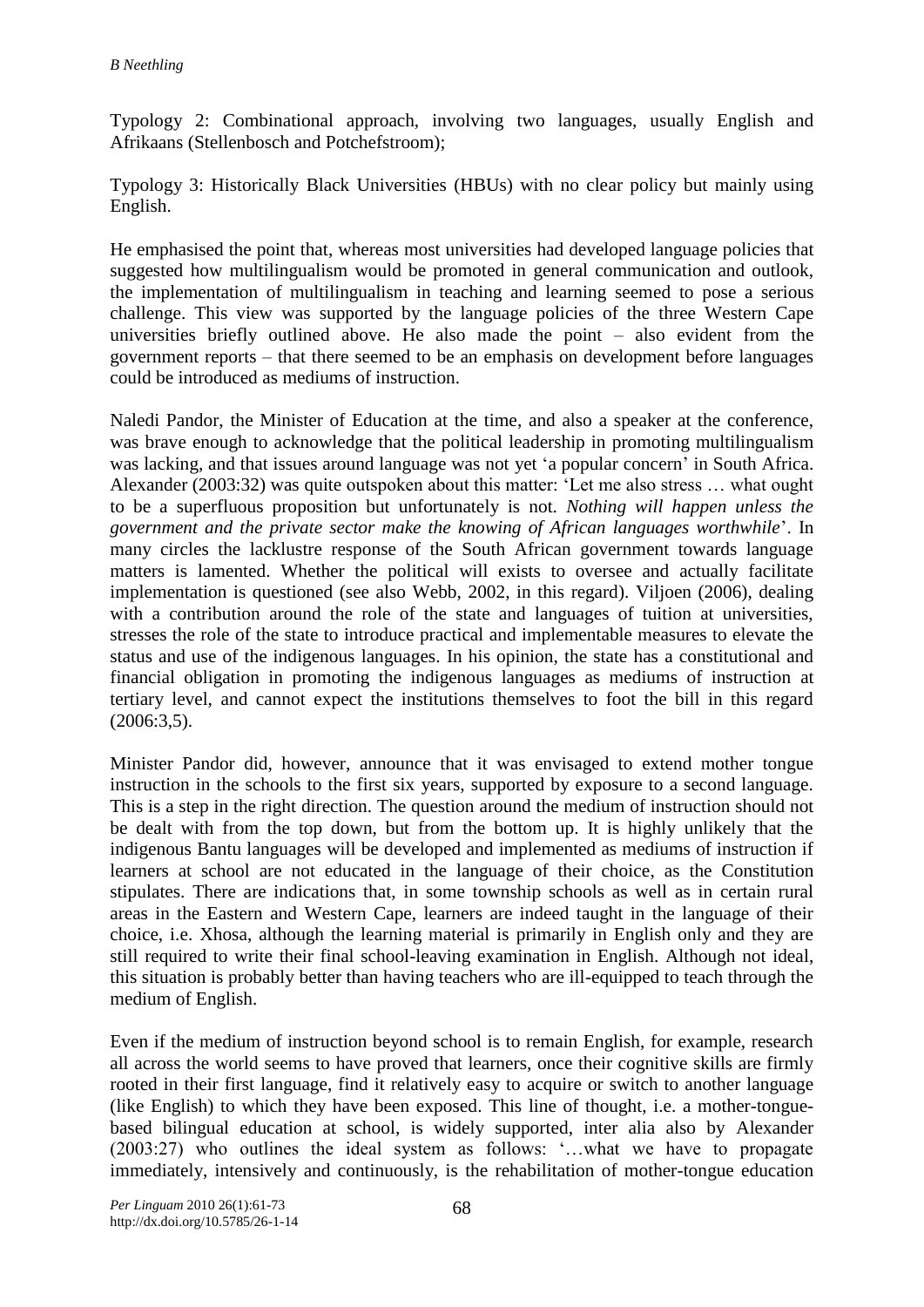within the context of a bilingual educational system where the other language in most cases will be English.' He therefore argues strongly for the retention of English, but as a second and supportive language to the mother tongue.

# **THE DOMINANCE OF ENGLISH**

One should not forget that many inhabitants of South Africa are exposed to English daily through the mass media, particularly television with intensive audio input, hence an underlying base, even if passive and not productive, is established. With a sound firstlanguage education at school, this passive internalisation could be reasonably easily transformed into a productive mode. The current situation in the South African schools is not conducive to the implementation of the indigenous languages as mediums of instruction at institutions of higher learning. Unless the schools adopt an approach that supports mother tongue tuition, it is probably unlikely that the mediums of instruction at institutions of higher education will change.

It is unfortunately so that a number of factors militate against the acceptance of mother tongue instruction in the South African context, and some of these factors are worthy of consideration. A fairly serious problem in South Africa is that many parents, also Xhosaspeaking ones, believe that the 'language of choice' need not be the mother tongue, but should rather be English (see also Benson, 2005). English, they believe, will open doors in terms of employment opportunities. This perception is extremely strong, and unless parents can be convinced that an education at school in the mother tongue will not stand in the way of such opportunities, it will be difficult to turn this perception around. Alexander (2003:28) phrases this well: 'We have to persuade our communities about the potential of African languages as languages of power and languages of high status.'

The worldwide globalisation issue is another strong factor favouring English. English undoubtedly equips one to interact in a host of contexts beyond the South African border. One simply cannot do that with Xhosa, Sotho or Venda, or any of the other indigenous languages. Even Afrikaans is much better situated than the other local indigenous languages in this regard. Dutch, spoken in the Netherlands and Belgium, is relatively easily understood by Afrikaans speakers and so is Afrikaans by the Dutch speakers. Should the Bantu languages become mediums of instruction at universities, for example, research findings might be published in the particular languages, which could be interpreted as a necessary and welcome development. The downside to such a scenario is that one may isolate oneself from international scholarship, which will never be exposed to one's work unless one also pursues publication in a more widespread language like English. It is crucially important to remain part of international scholarship, therefore language should not become an obstacle in this regard. Alexander (2003:11) also makes it clear that the resistance against English is not a question of 'anglophobia', despite the lamentable view of many that English is 'God's gift to humanity' (ibid.). He stresses the fact that English as a global language is here to stay, and that the opposition is rather aimed at the hegemonic position of English that puts other languages at risk to the point of threatening them with extinction (Alexander, 2003:12).

# **XHOSA AS EMERGING LANGUAGE ON UNIVERSITY CAMPUSES**

Xhosa is receiving attention at all three Western Cape universities, but the aim of developing the language as a medium of instruction seems to be lacking. The Education Faculty at Stellenbosch expects their prospective teachers to qualify in two languages (a choice between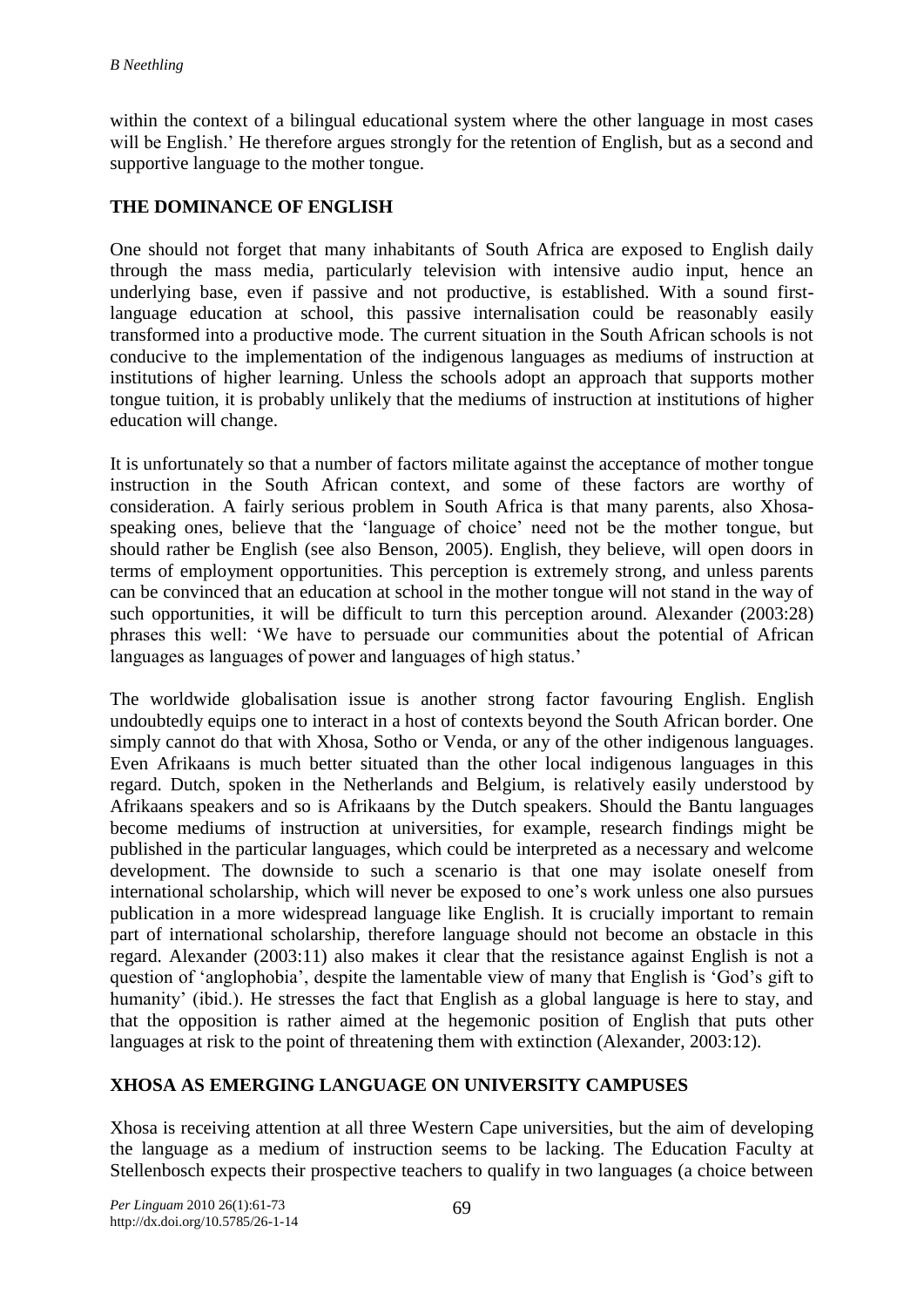English, Afrikaans and Xhosa). Although Xhosa-speaking candidates are few, the opportunity to become qualified teachers teaching school subjects through the medium of Xhosa therefore does exist and this represents an effort to strengthen the use of Xhosa as a medium of instruction at school level (Prof. C. van der Walt [US] pers. comm.). On all three campuses there are, however, exciting developments in the area of 'service courses' that are available and are often compulsory for students in other faculties. BEd students at Stellenbosch have to do the third language (the one not chosen as the teaching language) as a communication module. Future medical doctors at both Stellenbosch and UCT are compelled to do an introductory Xhosa course aimed at equipping them with communicative skills in the health sector (Prof. M. Visser [US] and Dr A. Nyamende [UCT] pers. comm.). At UWC (where there is no medical faculty) such courses are offered in the Community and Health Sciences faculty (different target groups), as well as to Pharmacy and Dentistry students. This is a welcome development that appropriately foregrounds Xhosa as an indispensable communication medium, particularly in the health sector context. It is foreseen that this development may well be extended to other faculties in future.

At UCT an interesting glossary project has been launched in the Economics department (see Paxton, 2009). The aim, inter alia, was also to give Xhosa-speaking students the opportunity to discuss and develop new economic concepts in their own language, in order to facilitate a better understanding of such concepts. Paxton argues that the project's findings suggest that students, through code switching, use different discourses and languages to negotiate the meaning of unfamiliar terms. This seems to be an example of Madiba's SEMI (Supported English Medium of Instruction) Typology referred to earlier. It certainly has merit, and such initiatives should be welcomed as an interim measure towards developing the indigenous languages as mediums of instruction, also in higher education.

Another context in which the three universities also seem to have agreed to accommodate Xhosa (already or in future) is through multilingual signage on their respective campuses. Xhosa-speaking students are likely to feel more 'at home' should this be realised, but it should be clear that neither of these two initiatives (the service courses and the signage issue), welcome as they are, contribute much to the development of Xhosa as a medium of instruction at institutions of higher education.

Neville Alexander was the convenor of the working group of the Department of Education on language policy that drafted the original recommendations released in 2002. He stresses the following recommendation (Alexander, 2003:29): 'First of all, all higher education institutions should participate in facilitating and promoting the goal of the National Language Policy to develop all South African languages in such a manner that they can be used in all high status functions, especially as formal academic languages at higher education level'. This was further qualified in the 2005 document from the Department of Education: 'Each higher education institution should be required to identify an indigenous African language of its choice for initial development as a medium of instruction. Where the language of choice is a particular regionally dominant language, higher education institutions in that particular region should develop a regional approach' (Recommendation 48.8, p.24). Alexander (2003:30) had already explicated this earlier: 'The basic idea is that a university or a group of universities would be given the task of developing specific languages such as isiZulu, or isiXhosa, or Sesotho, or Setswana and over a period of 10 to 15 years, steps would be taken to ensure that each of the languages concerned is developed in that particular manner. A step-by-step development and implementation plan should be formulated for each of the relevant languages, such that, among other things, it will be clear when they will be able to be used as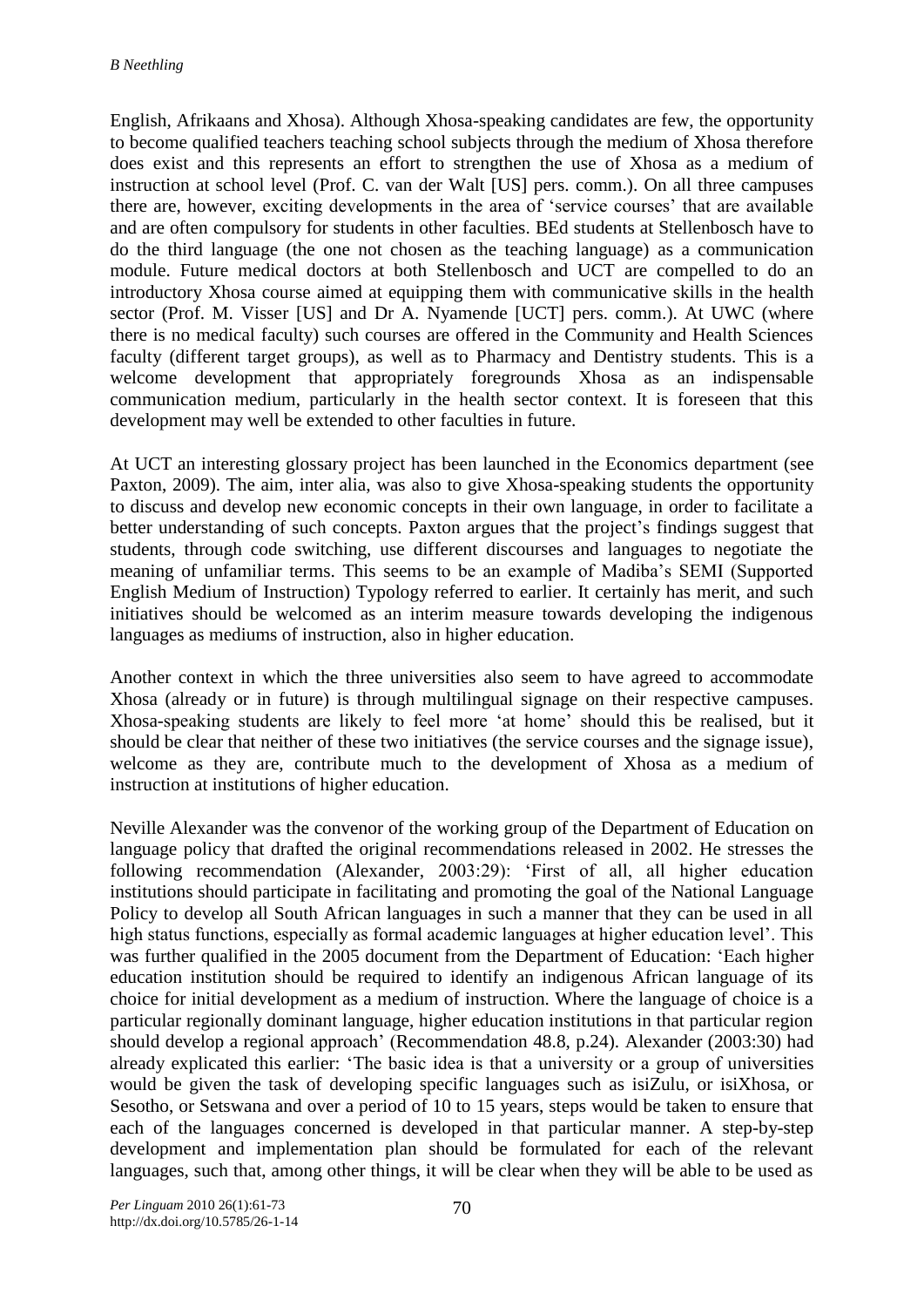languages of tuition in specific disciplines'. In the Western Cape this is easy, seeing that Xhosa is the dominant indigenous language by far in the region, particularly in the Cape Metropole and Stellenbosch.

Whether all higher education institutions, including the three Western Cape universities, are acquainted with the above recommendations is not clear, and it is equally unclear whether any exploratory discussions around this matter have taken place or have been arranged for the near future in the Western Cape. One can only deduce that the three institutions do not know about the recommendation (which is probably unlikely), or do not regard this as a pressing matter (perhaps because of the suggested time frame?) and hence prefer to conveniently ignore it for the time being. It seems to be a classic example of noble intentions of accepted recommendations simply not filtering down to the level where active steps should be taken towards eventual implementation.

# **CONCLUSION**

The development of Xhosa to the level where it can perform higher functions such as serving as a medium of instruction at institutions of higher learning is possible. For some, like Alexander, this is something that simply has to happen and is, in his thinking, not even negotiable. Taking his cue from the Phillippine scholar Boniface Sibayan, who wrote the seminal *The Intellectualization of Filipino* (1999), Alexander (2006) is similarly arguing for the 'intellectualisation' of the African languages in South Africa. One aspect of the intellectualisation obviously is the development of the indigenous languages as languages of tuition. Alexander (2003:23) states this unequivocally:

…until and unless we are able to use the indigenous languages of South Africa, among other things, as languages of tuition at tertiary level, our educational system will continue to be skewed in favour of an English-knowing elite.

This development is possible, but whether it would be worth the investment, time and energy in the current educational context in South Africa, is, of course, not easy to answer. It will take a long time to prepare learning material and to train and develop competent staff in all areas of learning and teaching. Besieged African Language departments across the country, being designated to take the lead in this development, are battling to survive given the dramatic drop in student numbers and may not have the energy to devote time to this important but also time-consuming enterprise. All efforts in the medium to long term should probably rather be devoted to the introduction of mother tongue tuition at school level throughout the system. Only once that is in place and working well, can the question of extending mother tongue tuition to higher education be revisited. At the same time it should be said that any organisation, association or individual inspired to become involved in facilitating and participating in this process, should be encouraged to continue with their efforts. Multilingual glossaries that are discipline specific (as suggested by Madiba) are likely to be very useful tools that could be the forerunner of the eventual development and implementation of the indigenous languages as languages of teaching and learning at tertiary level.

It is interesting to note that other African scholars consider South Africa to be well positioned to take this matter forward. Alexander (2003:26) mentions Ayo Bamgbose from Nigeria and Professor A. Abdulaziz from Kenya, who both argue that South Africa, through its Constitutional provisions, the Pan South African Language Board, the National Language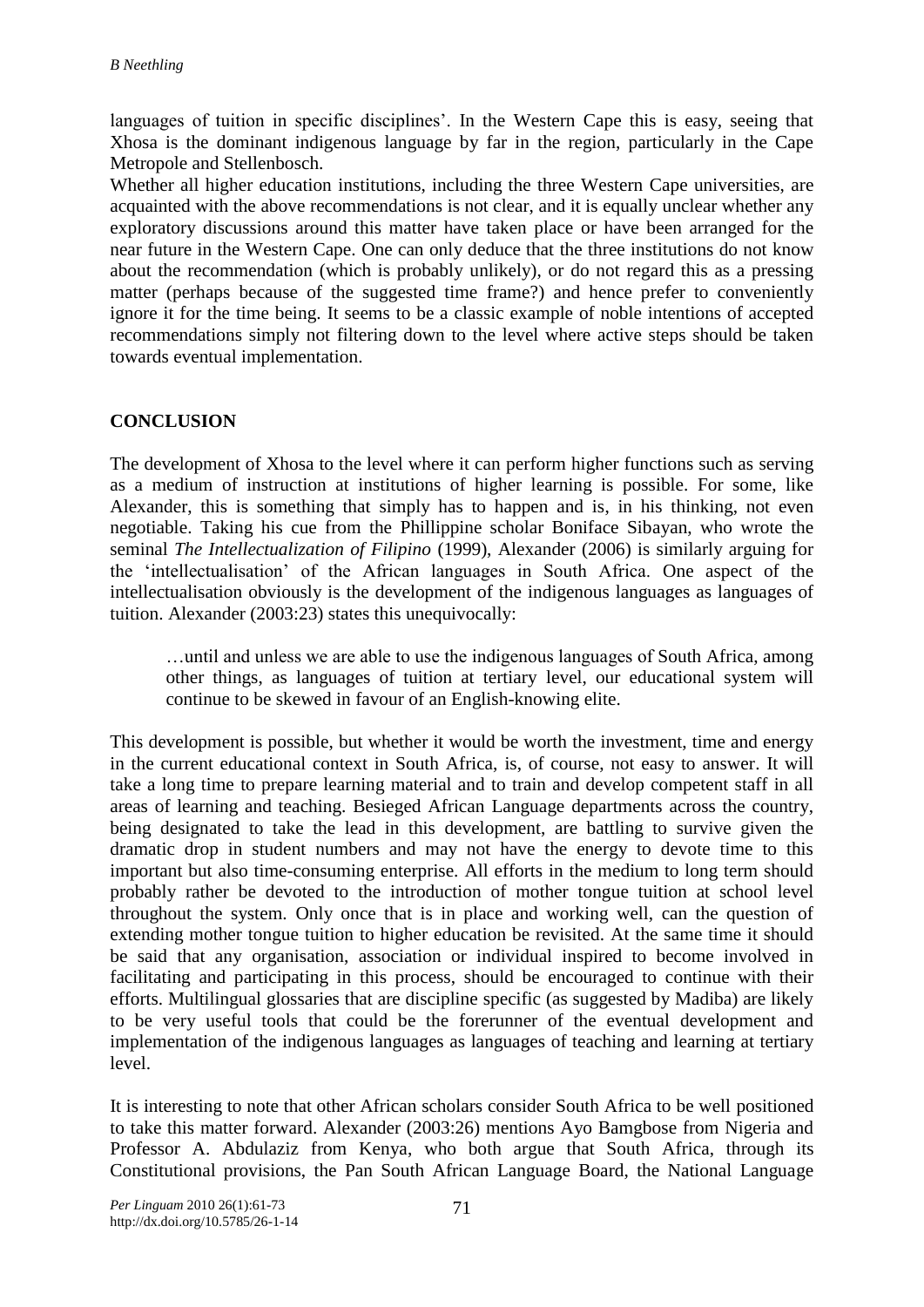Service and other associated organisations, are considered 'a shining model' for the rest of the continent. But as we all know, 'it is a model on paper only' (ibid.). Unless the government of South Africa buys into this proposed development, one cannot be blamed for remaining sceptical. What Alexander (2003:14) finally says of the governments in Africa, not mentioning South Africa by name but probably including it, reflects the current state of affairs regarding the language debate in South Africa:

The African elites who inherited the colonial kingdom from the ostensibly departing colonial overlords, for reasons of convenience and in order to maintain their grip on power, have made no more than nominal gestures towards equipping the indigenous languages of the continent with the wherewithal for use in powerful and high-status contexts.

It is important to note Painter's observation (2007:8) concerning the 2007 edition of the HSRC series of country overviews that reflect on the development of post-apartheid South Africa and that cover a wide range of relevant South African phenomena, which points out that *language* is consistently absent from this series.

Unless there is clear leadership in this regard from government circles that reflects a changed attitude and a commitment that might even call for a decolonisation of the mind (in Ngugi wa Thiong'o's terms), unless private enterprise supports such a move, and unless all institutions of higher learning enthusiastically embrace such a project, the intellectualisation of the indigenous languages, including Xhosa, by developing them as mediums of instruction in higher education in South Africa is likely to remain pie in the sky.

#### **ENDNOTES**

**\_\_\_\_\_\_\_\_\_\_\_\_**

#### **REFERENCES**

- ALEXANDER, N. 2003. The African Renaissance and the use of African languages in tertiary education. PRAESA occasional papers. No. 13. Cape Town: PRAESA/University of Cape Town.
- ALEXANDER, N. 2006. The role of African universities in the intellectualisation of African languages. [Online} Available: <http://www.litnet.co.za/taaldebat/intellectualizationalexander.asp> [2007, 11 October].
- BENSON, C. 2005. *The importance of mother tongue-based schooling for educational quality.* Commission Study for EFA Global Monitoring Report.
- BRINK, C. 2006. *No Lesser Place – The taaldebat at Stellenbosch*. Sun Press: AFRICAN SUN MEDIA. Stellenbosch.
- Language Policy for Higher Education. 2002. Ministry of Education
- MADIBA, M. 2006. Mediums of instruction at Higher Education Institutions in South Africa. Unpublished paper read at the Language Policy and Implementation in HEIs conference, UNISA, 5-6 October

 $1$  This term, although formerly stigmatised in South Africa, is a highly respected and accurate linguistic term in scholarship around the world and should be reinstated in general usage.